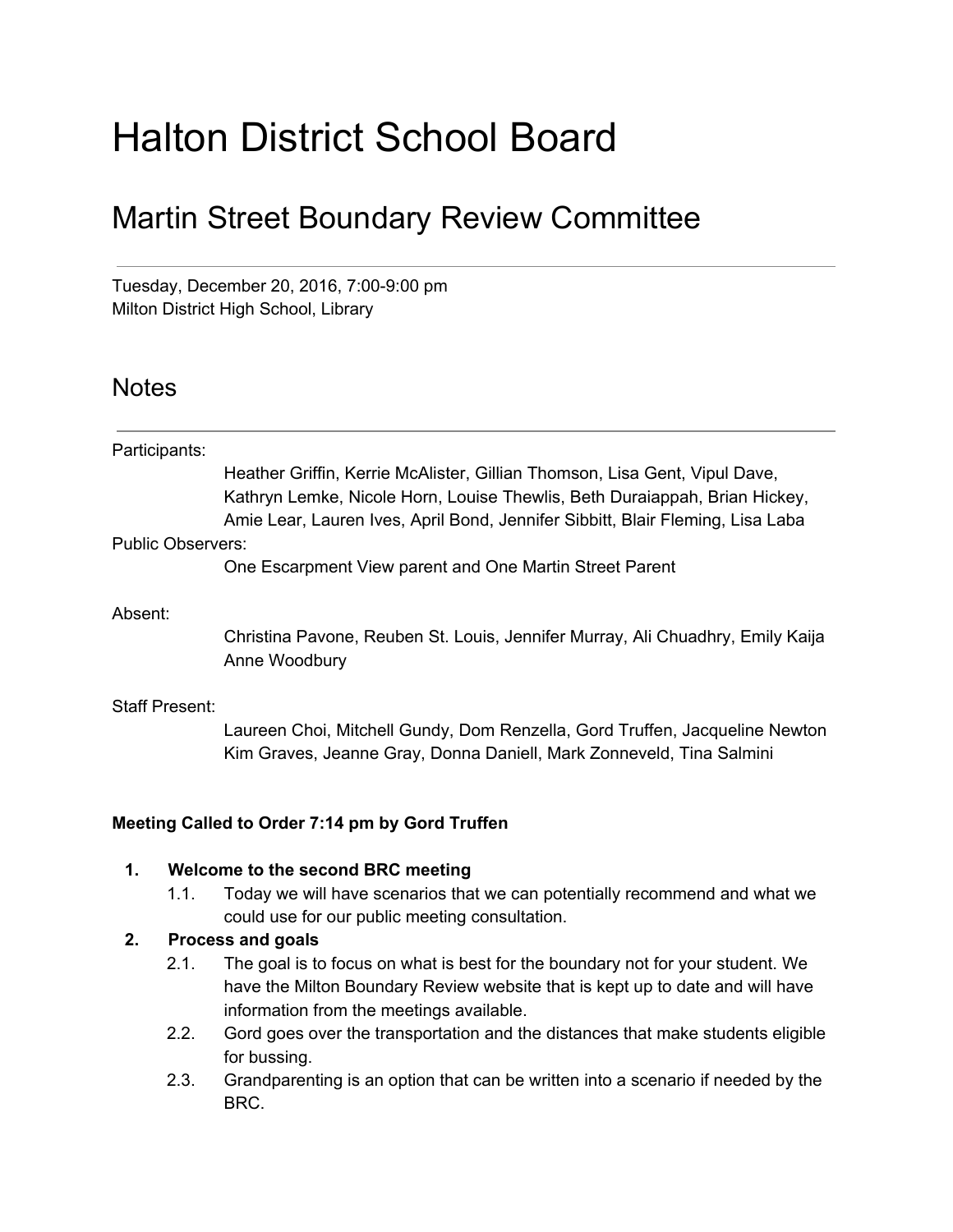#### **3. BRC is introduced to Tina Salmini and Mark Zonneveld Superintendent at the HDSB.**

3.1. They are on the steering committee and we were discussing issues and scenarios in order to show them what scenarios we are developing.

#### **4. Guiding Questions**

- 4.1. We are sure we want to remove scenarios one through six?
- 4.2. We focused on scenario 7 and the different deviations of that scenario at the last meeting.
- 4.3. We have scenarios 7a, 8, 9, 10 and 11 for this meeting.
- 4.4. Jackie and [Gord] are thinking about what scenarios are going to be taken to the public meeting.
- 4.5. Jackie and [Gord] are going through the emails and responding that the public members will have a chance to go respond to the scenarios at the public meeting.

#### **5. Laureen Presents The Scenarios**

- 5.1. What is new?
	- Grade breakdowns
	- Impact Summary
	- Scenarios

#### **Scenario Summary**

#### **Scenario 7a**

- Martin Street JK-6 and French Immersion 2-6.
- Martin Street will become a JK-8 over time.

#### **Scenario 8**

- Similar to Scenario 7
- Heathwood estates are now going into Martin Street.
- Escarpment view it a walk to school.
- It would be grades JK-8 that Martin Street takes.

#### **Scenario 9**

- W I Dick single track French Immersion 2-8.
- Slowly remove W I Dick english.
- No new english students to W I Dick.
- Robert Baldwin feeds into W I Dick.
- Robert Baldwin keeps same grades.
- J M Denyes grade 5 feeding into Martin Street.
- Anne J. MacArthur decreases due to no French Immersion feeding into it from Escarpment View.
- The feeder is different use to be Anne J. MacArthur now is Martin Street.

**Question:** How are there zero english students in grades 7 and 8?

**Answer:** The program is growing from grade 7, this is an error but the result is the same.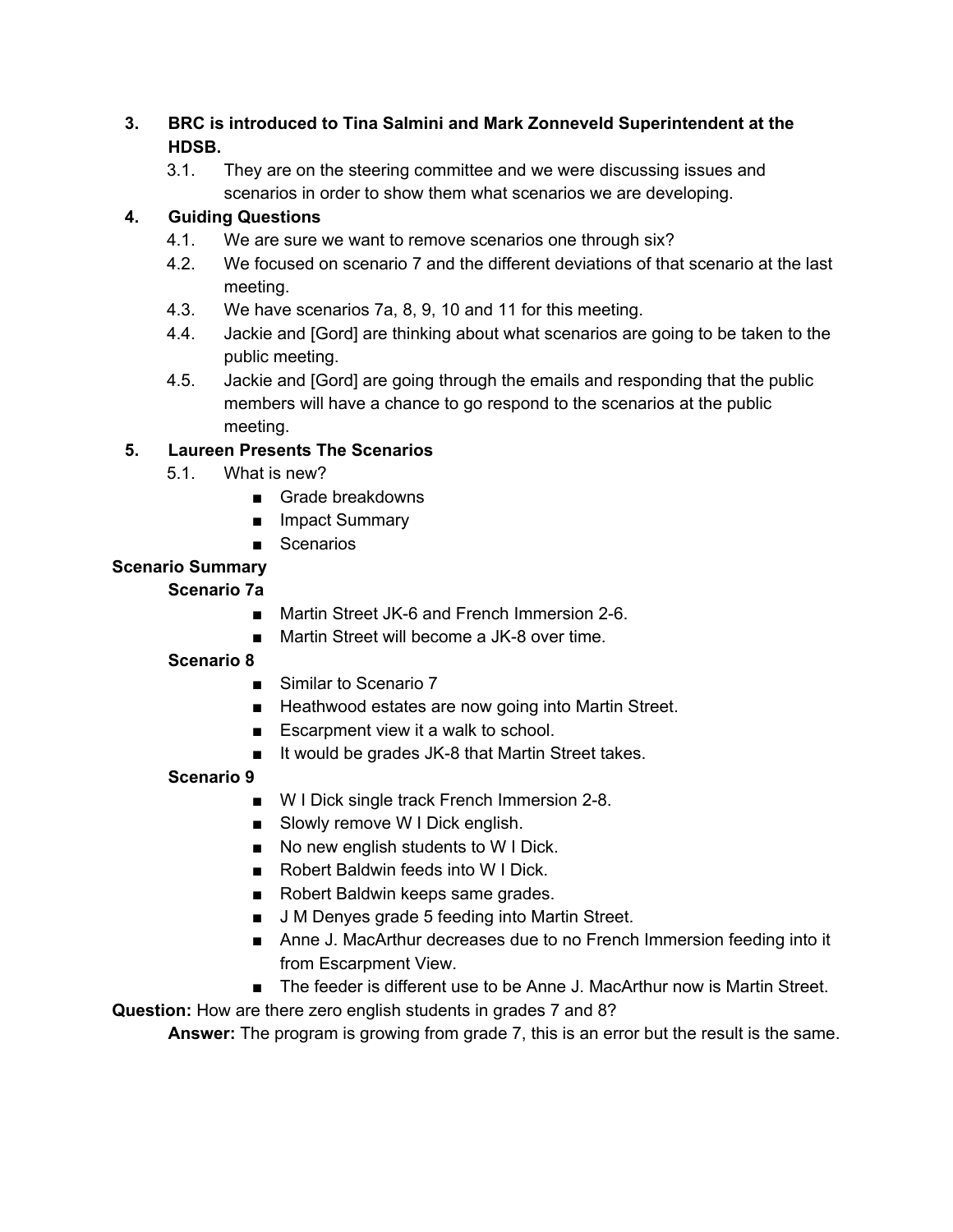#### **Scenario 10**

- Like scenario 7 except for the French Immersion boundary for Martin Street
- Split Anne J. MacArthur and Martin Street for French Immersion.
- This came up as some changes from last meeting.
- The english boundary for Escarpment View does not change.

#### **Scenario 11**

- Similar to 10 but english boundary does change.
- There are other pockets in the Escarpment View english catchment that now go to Martin Street. (SW corner and NW corner)

**Question/Comment:** There are too many kids at Martin Street and not any at Escarpment View.

**Answer:** This is part of the discussion. Part of the numbers is Milton Heights. They could go to another school.

**Question:** What year is that development?

**Answer:** 2021, but it was suppose to start earlier. This is our best estimate. One of the factors that is delaying the project is the Conservation Authority.

**Question:** How many kids will be coming from that area?

**Answer:** A couple hundred kids. They could possibly go to Brookville. Gord says this could be a similar situation as the Burlington Triangle.

**Question/Comment:** You are projecting kids that are not born yet.

**Answer:** We have been criticized for not projecting far enough into the future. There could possibly be another BR. This number is our best guess.

#### **Question:** Is our goal to get no red (overcapacity)?

**Answer:** That is not feasible. Dom points out the Boyne Boundary Review had red and we knew that there would be new schools coming in the future.

**Question:** With these scenarios there is low utilization at multiple school are we worried about the low numbers?

**Answer:** It's hard, do we take kids that are 100m from a school and buss them to another school. Or is there odd numbers. There are some parents that say low numbers are good and others are bad… so there is no easy answer.

**Question:** At W I Dick if we are removing those kids for the grade 2 French, do we know what it is going to look like?

**Answer:** We are a english speaking School Board. The other school is 500m away the two school are so close and we might want to consider that scenario however.

**Question:** For scenario 11, the removal the pocket to the South West. There are too many kids that are being driven to and from school. There is too much traffic problems at Escarpment View

**Answer:** Escarpment View is known for having the parents that drive their kids to school. There are pylons but the parents move or run them over. This scenario would not have been created if it was not viable. We look at program viability.

**Question:** If a child is struggling with French Immersion they would have to leave the school if it was only french?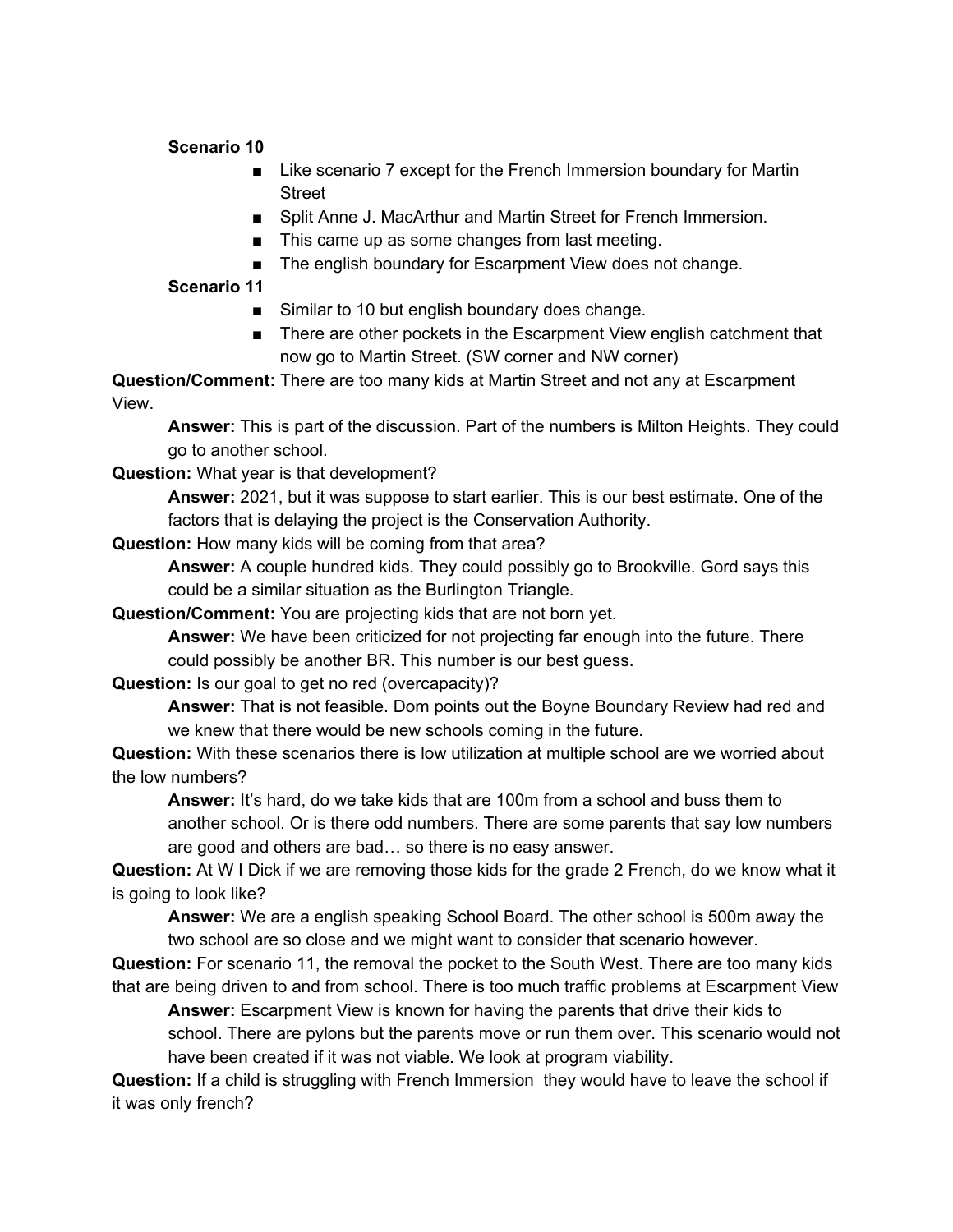**Answer:** Yes

- **6. The BRC break out into groups to discuss the new scenarios 7:55**
- **7. Gord calls the BRC groups back 8:34**
- **8. Thoughts on the Scenarios**
	- **8.1. Scenario 7 & 7a**
		- keeping
	- **8.2. Scenario 8**
		- Initially scrapped but brought back after some discussion.
	- **8.3. Scenario 9**
		- Concern with pulling kids from Escarpment View.
			- $\bullet$  English viability is the point.
		- The delay in French Immersion would that create a problem at Escarpment View and it is not factored in.
			- There is no way to factor it in.
		- Issue with scenario 9 is that W I Dick numbers are low.
		- The triangle has never changed schools and the land around it will not accommodate a school.

#### **8.4. Scenario 10**

- Scrap it
- **8.5. Scenario 11**
	- Scrap it?
	- It is splitting up a neighbourhood (like adding another triangle).
	- Increases the numbers of English and helps the Escarpment View issues with parents driving.
	- It stays for debate.

#### **8.6. Dom's Scenario**

- The triangle goes to Martin Street. There is a robust english program, the families stay together. The triangle parents are going to a new school.
- Have grades 2-6 French and English JK-7 and grade 8 the next year.
- Long term Milton Height go to J M Denyes.
- Gord comments that this could trump scenario 8.
- It's a gradual implementation.
- We don't know what numbers those kids are.
- $\blacksquare$  If there is an older sibling then there is a split in the families.
- This scenario provides accommodation relief to sam sherratt

#### **Question:** Can we keep the grade 6's where they are now?

**Answer:** That's not how we've done it in the past but this could be a scenario.

#### **Gord:**

- What we learned was to keep the self contained class and Martin Street is probably over capacity by 2019
- We'll have that scenario next time.